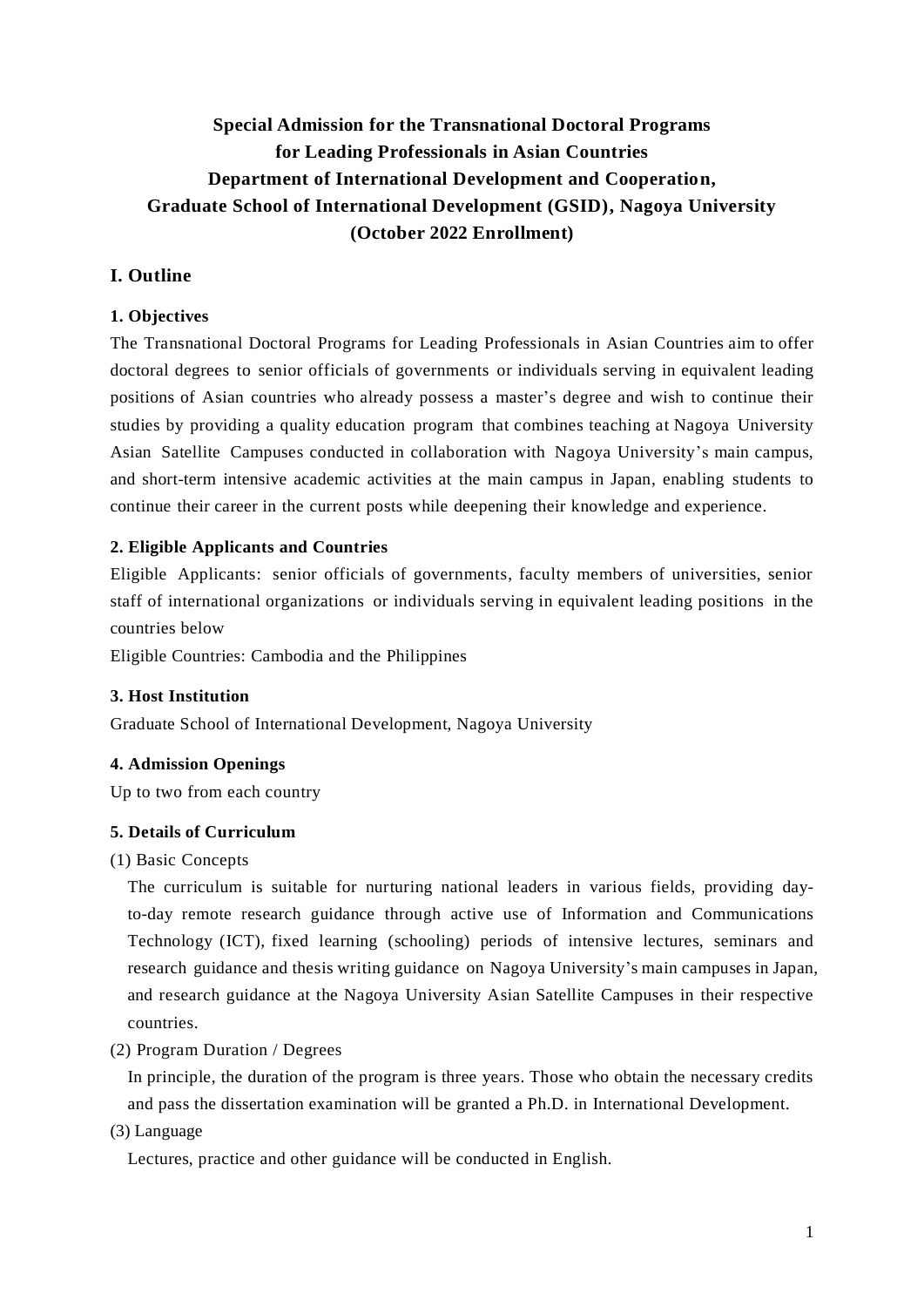#### **6. Filing Period**

February 7, 2022 (Monday)-March 25, 2022 (Friday).

Applications MUST arrive at GSID Administrative Office or GSID-ASC (Asian Satellite Campus) Committee no later than March 25, 2022 as indicated in III-1 of this document.

#### **7. Commencement of the Program**

October 2022

#### **II. Application Guidelines**

In order to provide opportunities to deepen and systematize their knowledge for persons who hold master's degrees in international development or related fields and work for governments or core national institutions involved in policy making, the Department of International Development and Cooperation of the Graduate School of International Development (GSID), Nagoya University, offers a special selection option for enrollment in the doctoral program. This is also extended to individuals who hold master's degrees in international development or related fields and work for an organization which conducts international development- or cooperation-focused activities.

#### **1. Fields of Study**

Economic Development Policy and Management, Peace and Governance, Education and Human Resource Development, Inclusive Society and State, Poverty and Social Policy

#### **2. Eligibility Requirements**

Persons who meet all of the following conditions:

(1) Persons who have been awarded a master's degree or professional degree by a Nagoya University graduate school or a graduate school of another university.

\*In the case that the applicant's Master's thesis is not written in English or Japanese or the applicant is awarded or will be awarded a master's degree without submission of a Master's thesis, the applicant must undergo eligibility screening (See 5. Eligibility Screening).

(2) Persons who are currently employed (excluding those currently on leave) at a government or core national institution involved in policy making, or at an organization which conducts international development- or cooperation-focused activities, with three or more years of work experience in total in such institutions or organizations.

(3) Persons who possess a letter of recommendation from their employer or director of an affiliated institution or organization.

#### **3. Scholarships (Schooling)**

This program offers learning support as detailed in  $(1)$ ,  $(2)$ , and  $(3)$  below for the fixed learning (schooling) periods on Nagoya University's main campus in Japan.

(1) Scholarship (expenses during stay)

The scholarship will be paid based on the Scholarship Payment Guidelines for the Transnational Doctoral Programs for Leading Professionals in Asian Countries.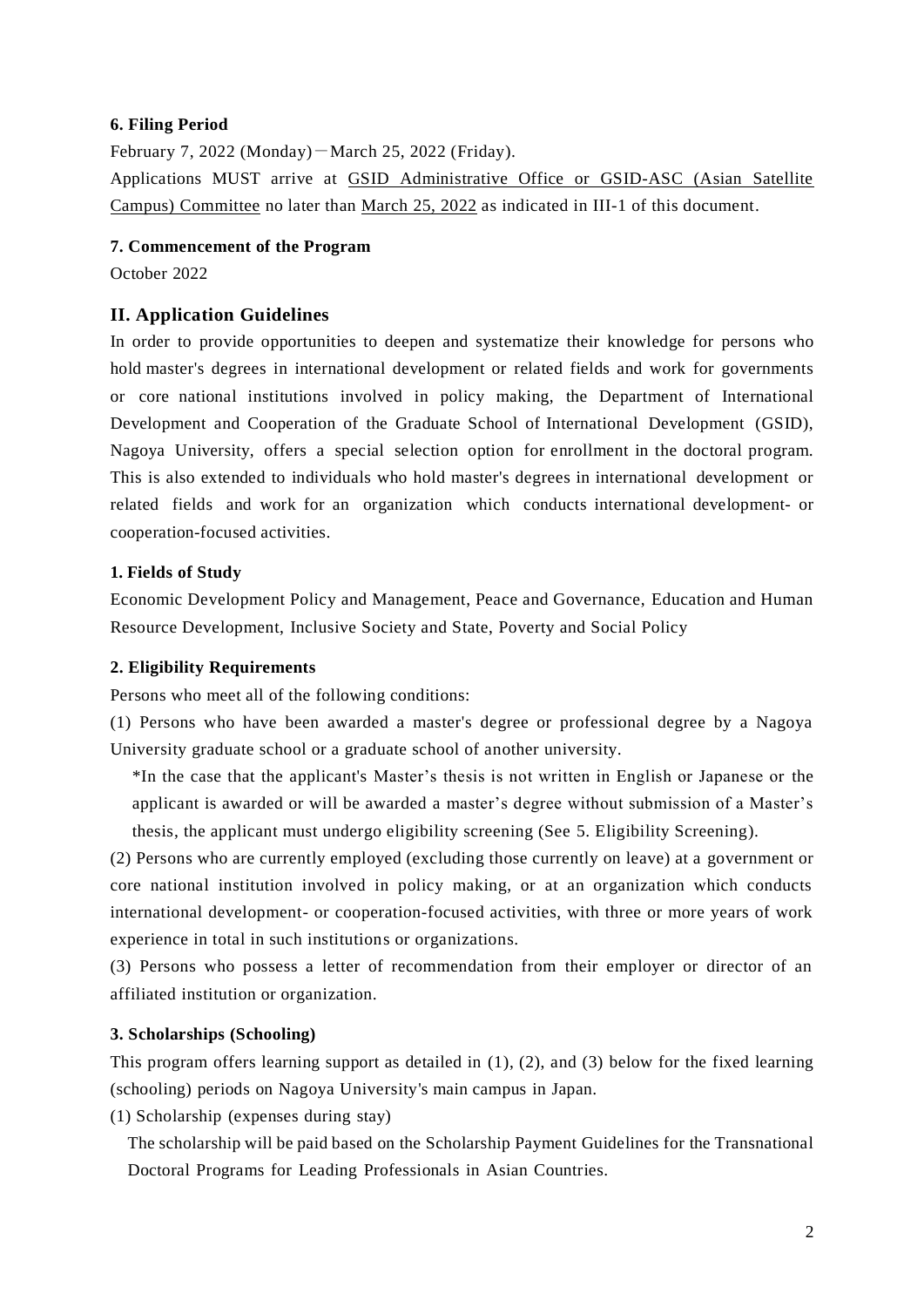(2) Scholarship (travel expenses)

Nagoya University will provide an economy-class airplane ticket (return) from the international airport nearest the student's home address to Central Japan International Airport for students visiting Japan to take part in schooling.

(3) Accommodation for the duration of each intensive supervision seminar in Japan will be provided for the student (Utilities shall be paid by the student).

(Note) A scholarship will be terminated if grantees fall under one of the following circumstances:

- (i) If it becomes definitive that the grantee will not be able to complete his/her program within the standard duration of studies because of his/her poor academic achievement or suspension.
- (ii) If he/she is provided with another scholarship (except scholarships designated for research expenses).
- (iii) If he/she is enrolled in another PhD course of other institutions.
- (iv) If a request is received from the government and/or other state institution of the grantee's home country.

In addition, grantees who continue to receive stipends despite one of the mentioned conditions may be required to return the money received during the period in question.

# **4. Tuition Fees and Other Matters**

This program does not request students to pay application fees, admission fees and tuition fees for the standard duration of the program.

# **5. Eligibility Screening**

A person who is awarded or will be awarded a master's degree without submission of a Master's thesis, or with submission of a Master's thesis in a language other than Japanese or English must submit the following documents by post for eligibility screening to:

- GSID Administrative Office

- The designated forms of the following (1) and (2) can be downloaded by clicking [\[MS-Wo](http://www.gsid.nagoya-u.ac.jp/global/application/asian-professional_application%20form_2016_fall.doc)rd] marks below.

- The documents must reach the GSID Administrative Office by February 18, 2022 (Friday).

Results of the eligibility screening for the examination will be sent by email to applicants by March 1, 2022 (Tuesday).

(1) Application for eligibility screening for the examination (Form provided [\[MS-Word\]\)](https://www4.gsid.nagoya-u.ac.jp/_wp/wp-content/uploads/2021/12/asc_application_form_for_eligibility_screening_2022_fall.doc)

(2) Curriculum Vitae / Resume (Form provided [\[MS-Word\]\)](https://www4.gsid.nagoya-u.ac.jp/_wp/wp-content/uploads/2021/12/asc_curriculum_vitae_2022_fall.doc)

(3) Papers from the applicant's research work written in English or Japanese which the applicant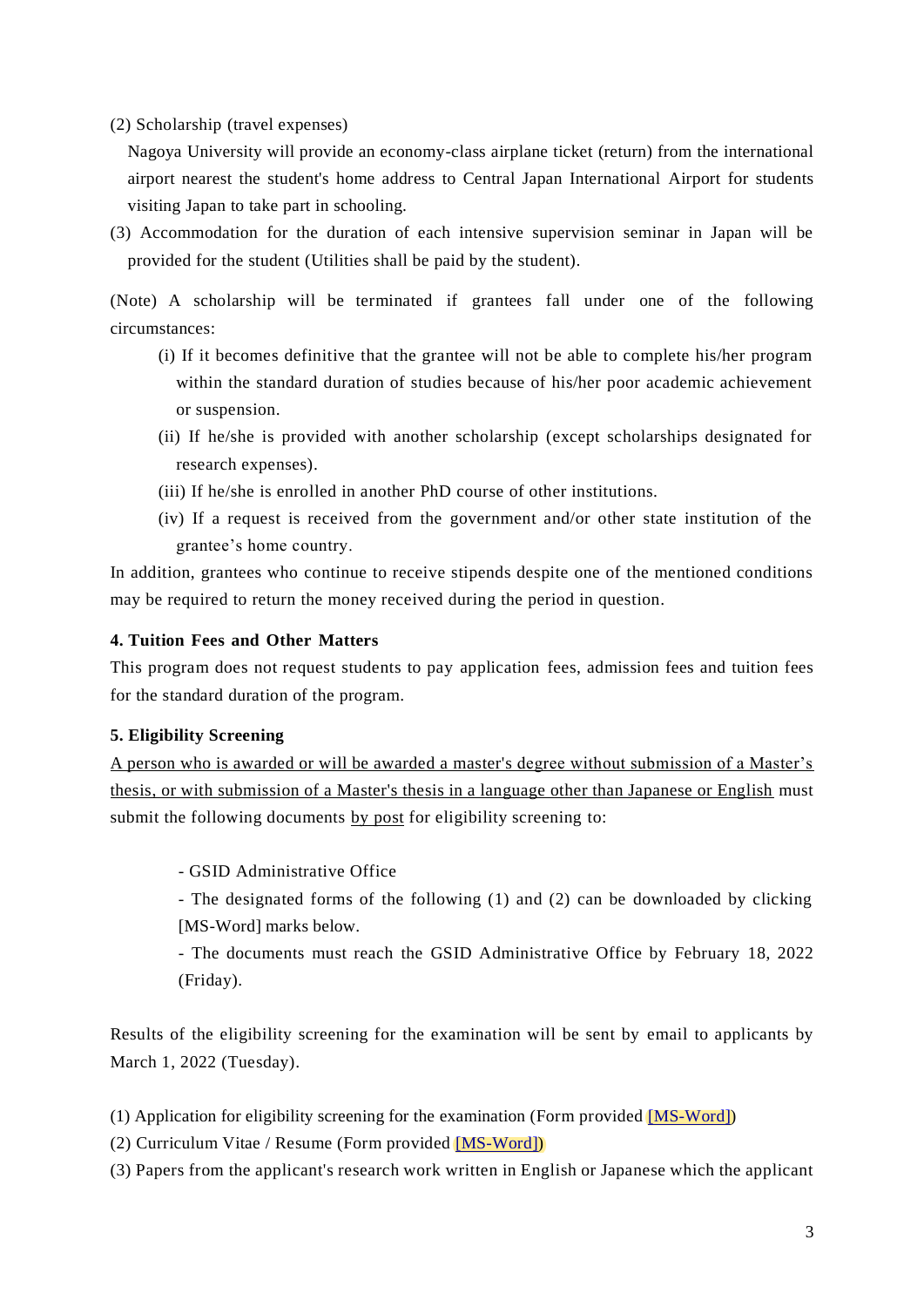considers to be equivalent to a Master's thesis, and summary of the same.

- (4) Official transcripts from the graduate school at which the applicant was enrolled. Photocopies will not be accepted. If the transcript is sent directly from the previous graduate school to Nagoya University, the applicant must ensure that it will reach GSID Administrative Office by February 18, 2022.
- (5) Master's degree or professional degree certificate. Photocopies will not be accepted. If the certificate of the degree is sent directly from the previous graduate school to Nagoya University, the applicant must ensure that it will reach GSID Administrative Office by February 18, 2022.

#### **III. Application Procedures**

#### **1. Required Documents**

Items (1) to (9) listed below must be completed and submitted to the GSID Administrative Office or GSID-ASC Committee during the specified filing period. The designated forms of the following (1) and (2) can be downloaded by clicking [\[MS-Wo](http://www.gsid.nagoya-u.ac.jp/global/application/asian-professional_application%20form_2016_fall.doc)rd] marks below.

Items (1) to (7) must be sent BY POST to the GSID Administrative Office (see the postal address at the end of this document).

Items (8) and (9) must be sent BY EMAIL to GSID-ASC Committee <**asc@gsid.nagoya-u.ac.jp**>. Those who applied for the eligibility screening are not required to submit the items with  $*(2)$ , (5), (6), (9)) below. Please type or write clearly using black ink.

(1) Application Form (Form provided [\[MS-Word\]](https://www4.gsid.nagoya-u.ac.jp/_wp/wp-content/uploads/2021/12/asc_application_form_2022_fall.doc))

\*(2) Curriculum Vitae / Resume (Form provided [\[MS-Word\]\)](https://www4.gsid.nagoya-u.ac.jp/_wp/wp-content/uploads/2021/12/asc_curriculum_vitae_2022_fall.doc)

- (3) A report on work experience pertaining to policy-making or international development and/or cooperation. The report must be approximately 1,200 words in length on A4 size paper.
- (4) Letter of recommendation from employer or director of affiliated organization (specifying term of employment and sealed by employer or director)
- \*(5) Official transcripts from the graduate school at which the applicant was enrolled. Photocopies will not be accepted. If the transcript is sent directly from the previous graduate school to Nagoya University, the applicant must ensure that it will reach GSID Administrative Office within the application period.
- \*(6) Master's degree or professional degree certificate. Photocopies will not be accepted. If the certificate of the degree is sent directly from the previous graduate school to Nagoya University, the applicant must ensure that it will reach GSID Administrative Office within the application period.
- (7) A photocopy of the applicant's valid passport showing the passport number and his/her photograph.
- (8) An electronic file (PDF or MS-Word) of the applicant's research proposal written in English of approximately 1,600 words on A4 size paper. It should be sent to <**asc@gsid.nagoyau.ac.jp**> by email. In the email, the subject line should indicate  $\langle ASCII$  Applicant's name  $\rangle$ .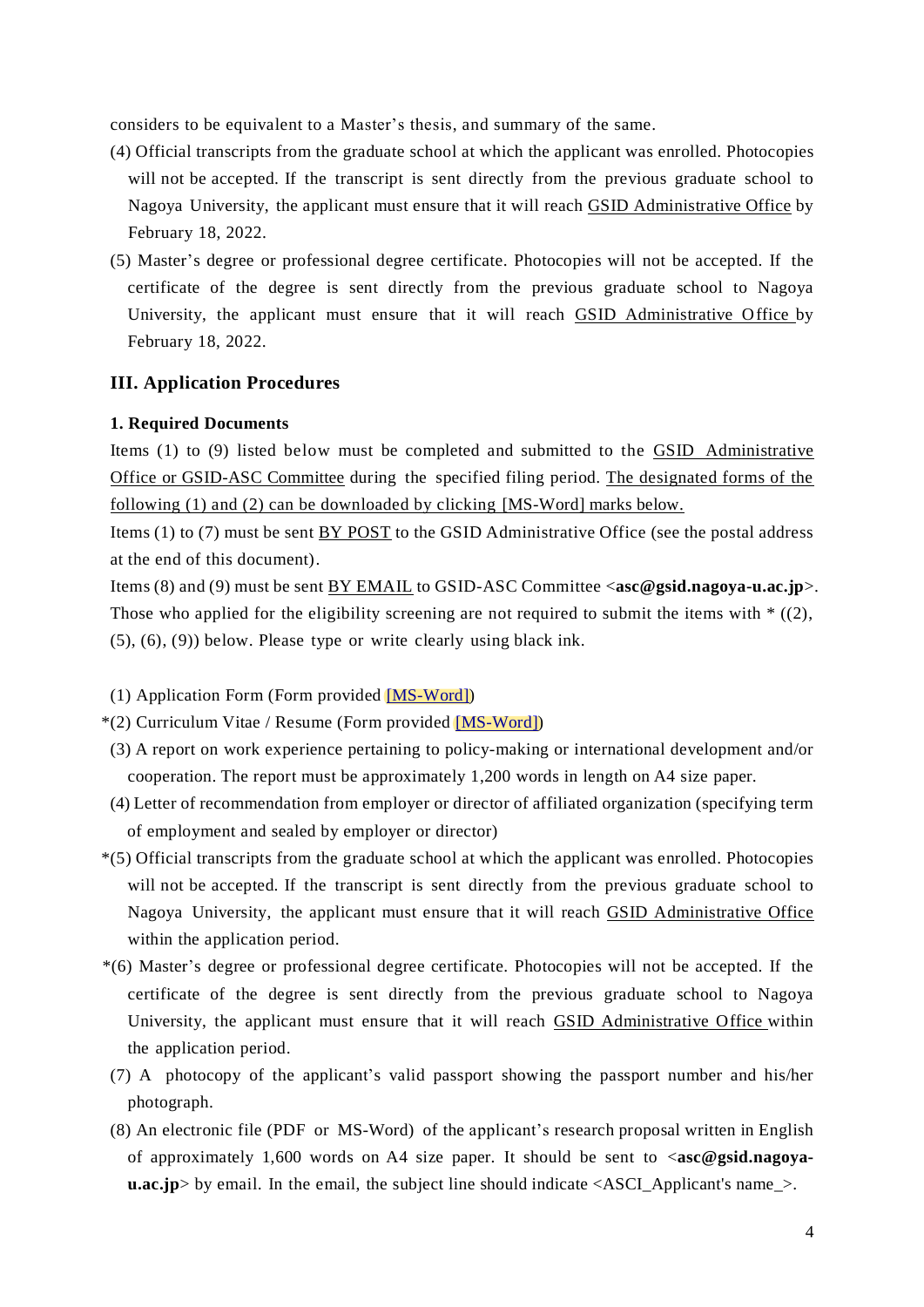\*(9) An electronic file (PDF or MS-Word) of the applicant's Master's thesis written in English or Japanese, accompanied by a summary of the same in English or Japanese. They should be sent to <**asc@gsid.nagoya-u.ac.jp**> by email. In the email, the subject line should indicate <ASCI\_Applicant's name\_>.

If the applicant has questions regarding any of the information above, please contact GSID-ASC Committee at <**asc@gsid.nagoya-u.ac.jp**>.

# **2. A Prior Consultation with GSID Faculty Member**

Before applying for this program, the applicant must consult with a faculty member of GSID. First, applicants must check the website of GSID (https://www.gsid.nagoya-u.ac.jp/index-en.html) to ensure the compatibility of the applicant's research plan to the research fields of the faculty members. Next, the applicants may contact the GSID-ASC Committee at <**asc@gsid.nagoyau.ac.jp**> to consult about the desired academic advisor and the applicant's research plan.

#### **3. Selection Process**

(1) Selection will be carried out on the basis of submitted documents and an interview. The applicant will be interviewed in his/her country of residence either via video-conference or in person. Details of the interview will be provided in due course.

(2) For applicants with disabilities or other special needs

Applicants with disabilities or other special needs that require reasonable accommodations and adjustments for taking the entrance examinations should submit the following documents to the GSID-ASC Committee at <**asc@gsid.nagoya-u.ac.jp**> by March 25, 2022 by email.

i) Application form for reasonable accommodations or adjustments: The applicants with disability or other special needs are required to provide information on a A4 sized paper regarding the condition of their disabilities or other special needs for specific accommodations and adjustments necessary to take the entrance exam, and why they are necessary.

ii) Medical certificate or equivalent certificates of disability: The applicants must submit a medical certificate or other documentation that explains the applicant's special needs for the requested accommodations or adjustments. (Copies acceptable)

iii) Other Documents: Applicants may, if desired, submit documents providing additional information regarding their disabilities or other special needs and the recommended accommodations or adjustments.

For inquiries regarding applicants with disabilities or other special needs, please feel free to contact the GSID-ASC Committee at <**asc@gsid.nagoya-u.ac.jp**>.

#### **4. Announcement of Examination Results**

An official letter of results will be sent out by postal mail by the end of May 2022.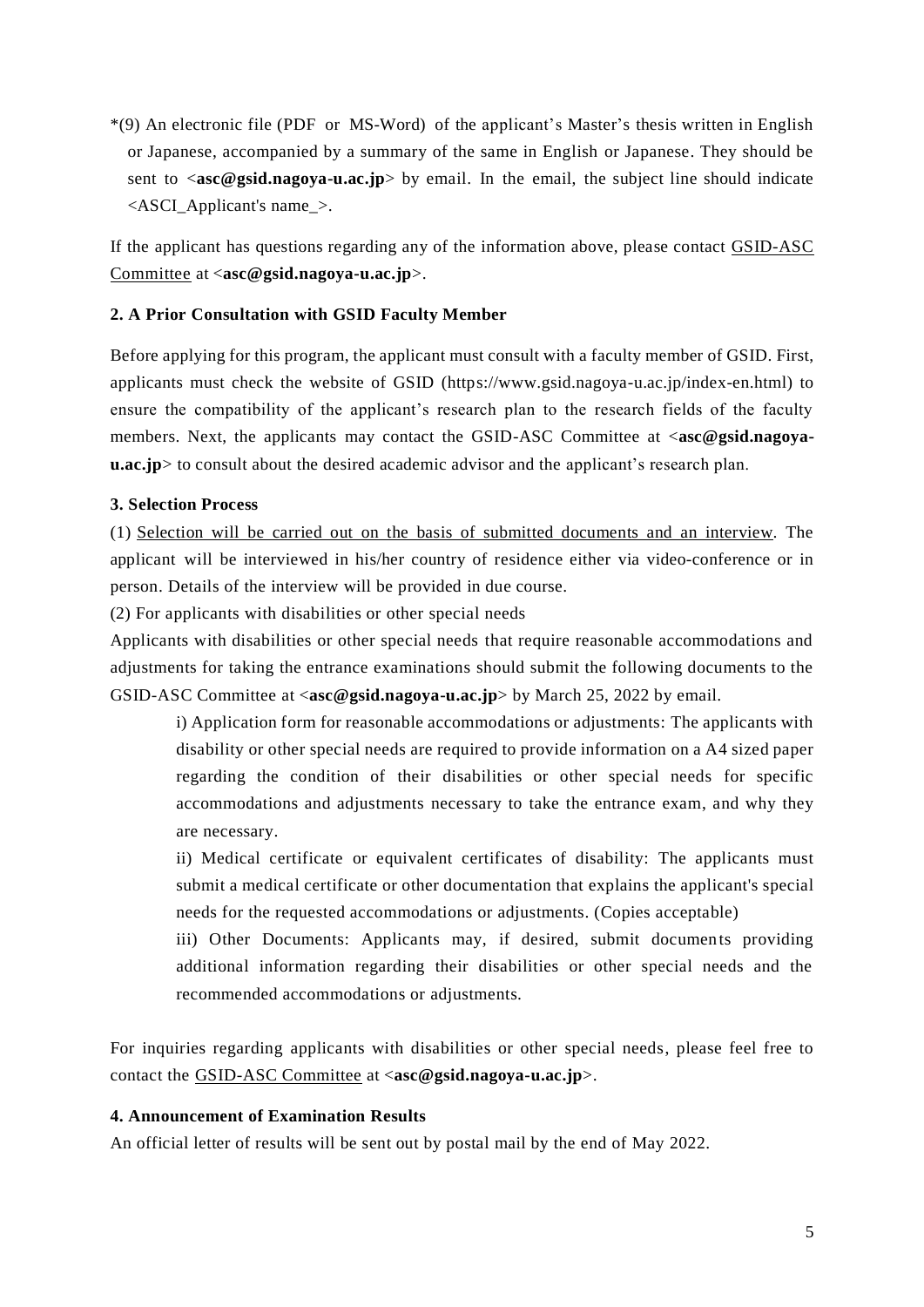#### **5. Entrance Registration Procedures**

Details will be provided in due course.

# **IV. Privacy Policy**

Any information regarding individuals which has been obtained in the process of applications or from details contained in application documents shall be used for the purpose of notifications concerning the application in question, entrance examinations, announcements of results of entrance examinations, enrollment procedures and any other items subsidiary to those situations. It will also be used for the administration of the school register and for academic records connected with student academic affairs after enrollment.

Moreover, accepted students who are senior officials of governments or individuals serving in equivalent leading positions who are considered to be potential contributors to the resolution of development-related issues in their home country may be granted financial support from the Japan International Cooperation Agency (JICA) as trainees of JICA's long term training, the International Doctor Degree Program for Leading Professionals (Please refer to the attached document). The following personal information about the successful applicants will be provided to JICA for the purpose of the selection of JICA trainees.

i) Application Form

Name, Age, Nationality, Present position with the name and address of employer, Present mailing address, Phone, Email, Academic records (Master's Degree, Bachelor's Degree, Professional Degree or equivalent education), Professional experience: List of names of employers, dates, position titles

ii) A report on work experience pertaining to policy-making or international development and/or cooperation

iii) A research proposal

Any information obtained concerning individuals will be handled appropriately, and never be used for any reason other than its administrative purpose.

# **V. Other Information**

- (1) After applications have been submitted, changes in submitted documents are not permitted. Also, submitted documents will not be returned.
- (2) Please refer to our website (https://www.gsid.nagoya-u.ac.jp/index-en.html) for more details about GSID.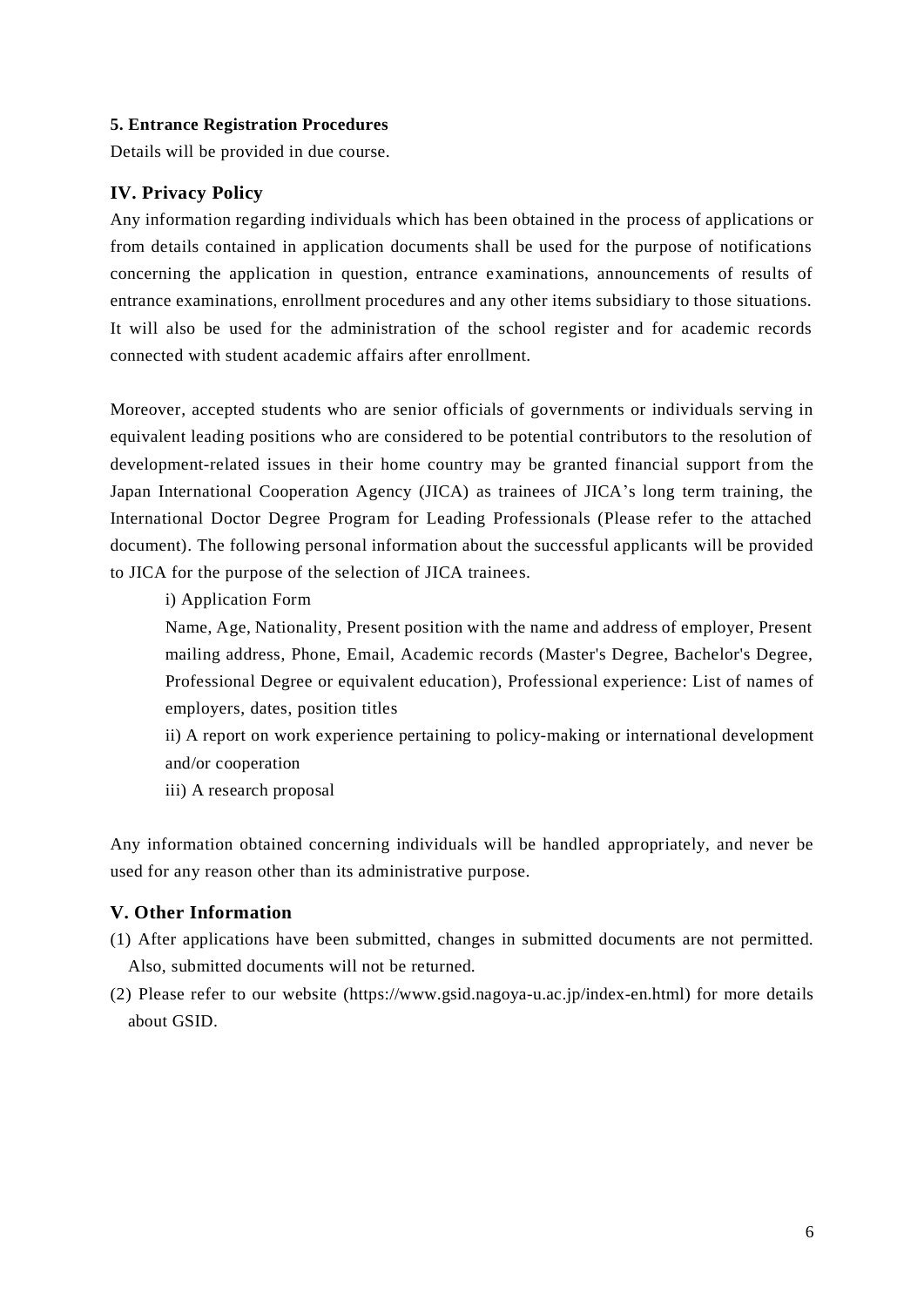#### **Contact Information:**

# **GSID Administrative Office**

# **Postal Address:**

GSID Administrative Office, Student Affairs Division for the Schools

of Humanities and Social Sciences,

Integrated Research Building

Nagoya University

Furo-cho, Chikusa-ku, Nagoya

464-8601 Japan

TEL: + 81-52-789-4957

FAX: + 81-52-789-4921

# **GSID-ASC Committee**

(Submission of application documents required to submit in digital files and inquiry)

# **Email:**

asc@gsid.nagoya-u.ac.jp